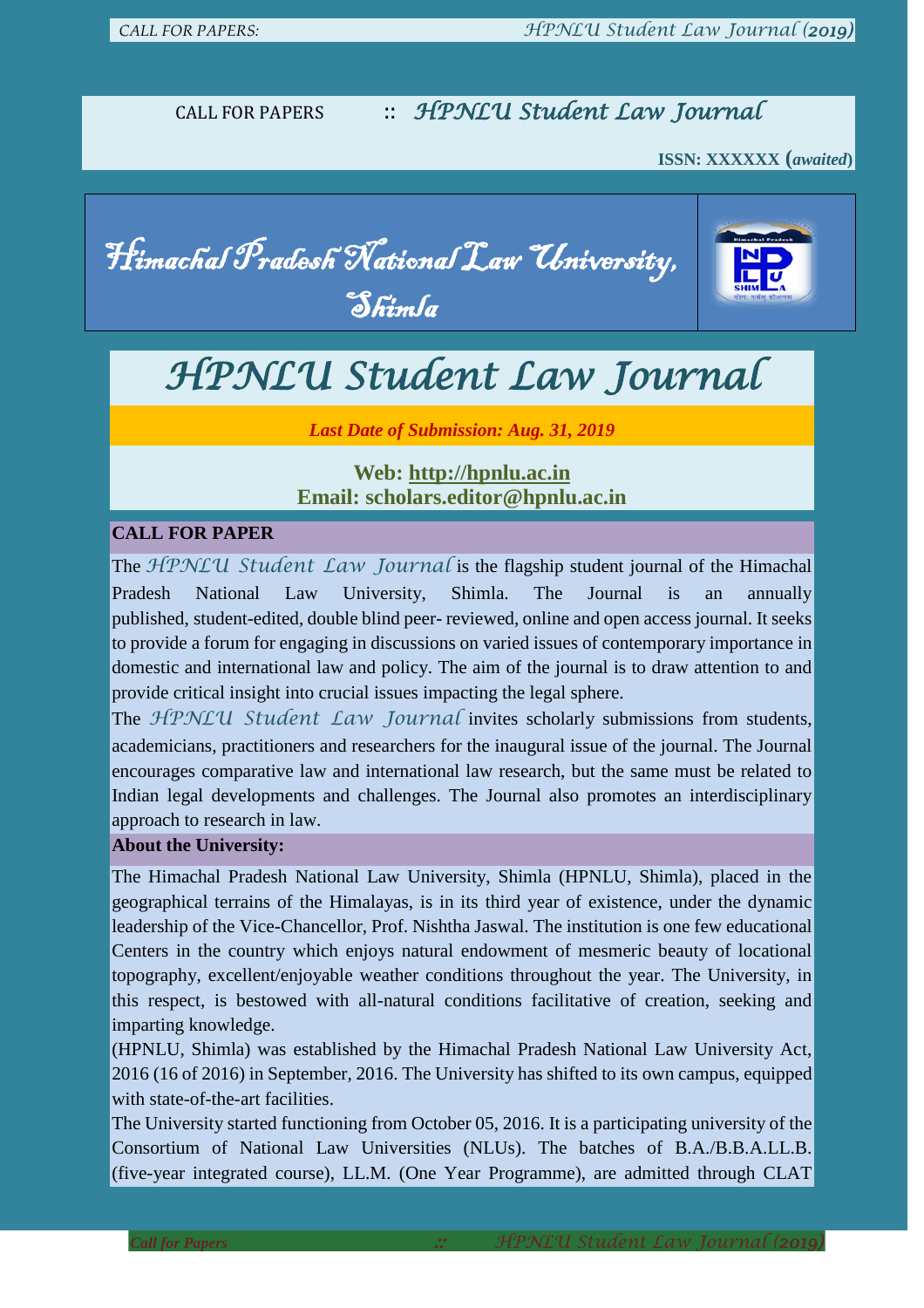[Common Law Admission Test (CLAT)] tests. The University conducts every year its own National Level Test for selecting candidates to the Ph.D. Programme in Law. Currently, the third batches of UG, PG and Ph.D. students, are pursuing their respective courses.

#### **Submission Categories**

**The HPNLUSLJ invites submissions under the following categories-**

- **1. Articles:** 6,000 to 12,000 words, inclusive of footnotes.
- **2. Case Notes and Legislative Comments:** 5,000 to 8,000 words, inclusive of footnotes.
- **3. Book Reviews:** 2,500 to 4,000 words, inclusive of footnotes.

## **Submission Guidelines:**

- **4. Theme:** There is no specific or particular theme(s) or topic(s) for the volume. All submissions, whether directly hitting at law, as long as the meet some facets to law are welcome.
- **5. All submissions in Electronic Form:** All contributions have to be submitted in electronic form. The paper should be processed in MS Office 2010 onwards, double spaced, with a left margin of one and half inches and send to:

[scholars.editor@hpnlu.ac.in](mailto:scholars.editor@hpnlu.ac.in) with the email title as '*HPNLU Student Law Journal'* Volume- I, Submission'.

- **6. Abstract:** Abstract of the paper in 250-300 words should be sent along with the electronic submissions.
- **7. Covering Letter:** All submissions should be accompanied with a covering letter mentioning the title of the paper, name, designation and details of the author(s)' institutional affiliation. The author(s) are compulsorily required to make a solemn declaration about the originality of the paper and that the same has not been published or submitted for publication elsewhere.
- **8. Communication of Acceptance:** All submissions would undergo double blind peer review. **After review, manuscripts will be returned to authors suggesting changes to content, style or structure. Acceptance of the piece**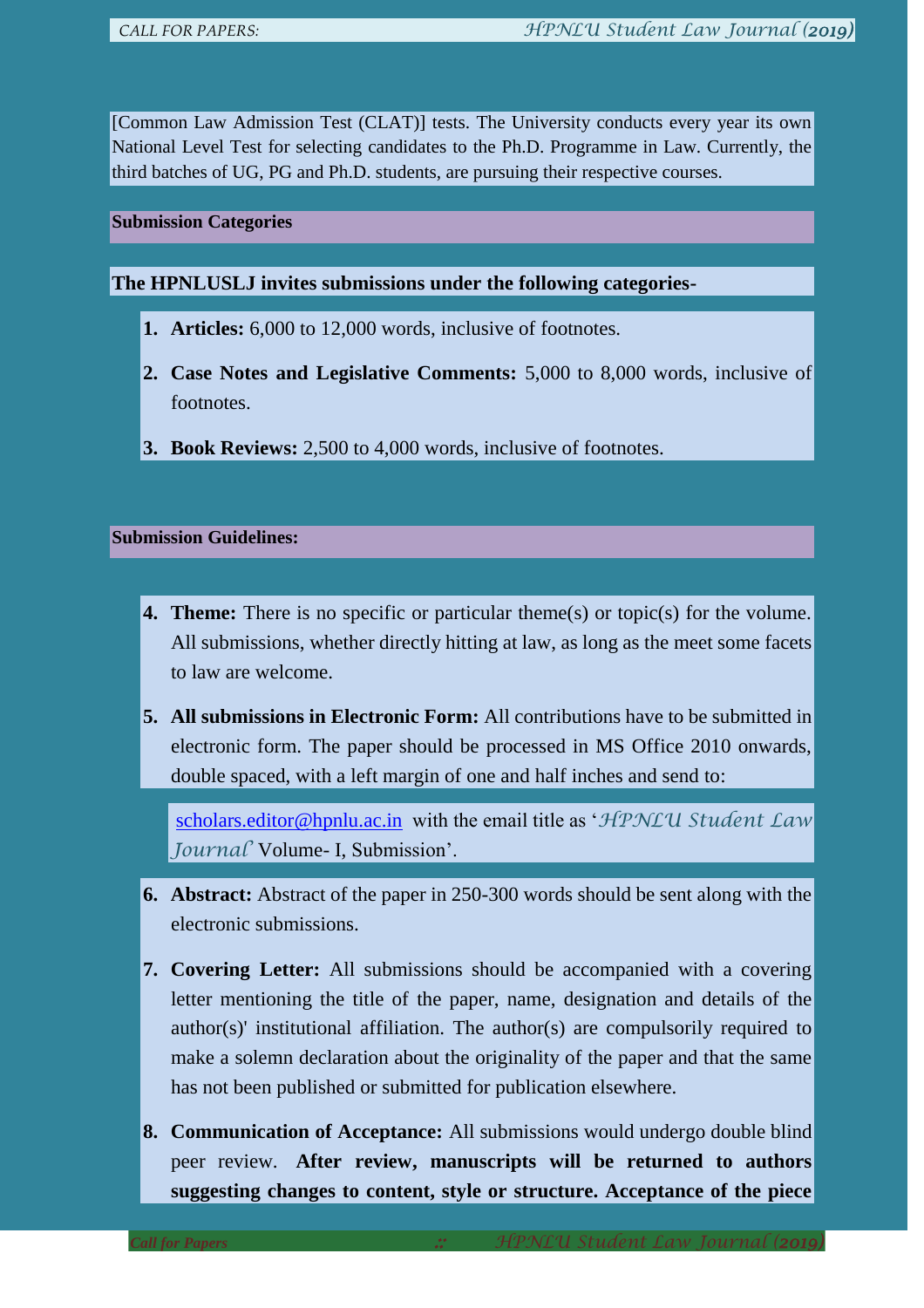**for publication may be made contingent upon incorporating such suggestions**. **The decision on acceptance of a paper for publication will be of the editorial board which shall be final. The decision of acceptance will be communicated to the contributor within six weeks of receiving the submission.**

**9. Last Date for Submission:** The last date for submission for the maiden volume is August 31, 2019.

#### **Style Requirement:**

- **10.Citation:** For citation and references, The Bluebook, A Uniform System of Citation  $(19<sup>th</sup>$  Edn.), should be strictly followed.
- **11.Lengthy Quotations discouraged:** Author(s) should avoid long quotations and keep it at minimum wherever necessary with full and proper acknowledgement.
- **12.Footnotes:** Lengthy and multi-paragraph footnotes are discouraged. It should mention the page(s) of the source and in cases where a Court Judgment is source; the footnote should also mention the paragraph of the judgment in addition to the page number of the Reporter.
- **13. Websites:** Only authoritative websites may be cited. References to (or citing them in footnotes) internet sources such as Wikipedia or blogs etc., are not acceptable.

## **Terms and Conditions**

### **The authors and submissions should comply with following terms and conditions:**

- **14.**The submission should be a well-researched /documented one following uniform citation method for footnotes/references given above.
- **15.**The submission should be the original work of the contributor and not a compilation of pre-existing works on the subject. And it should not amount to the violation of others' copyright. The contributor has to give a declaration as to originality of the work.
- **16.**The copyright in all articles, published in the Volume, shall vest in the owner of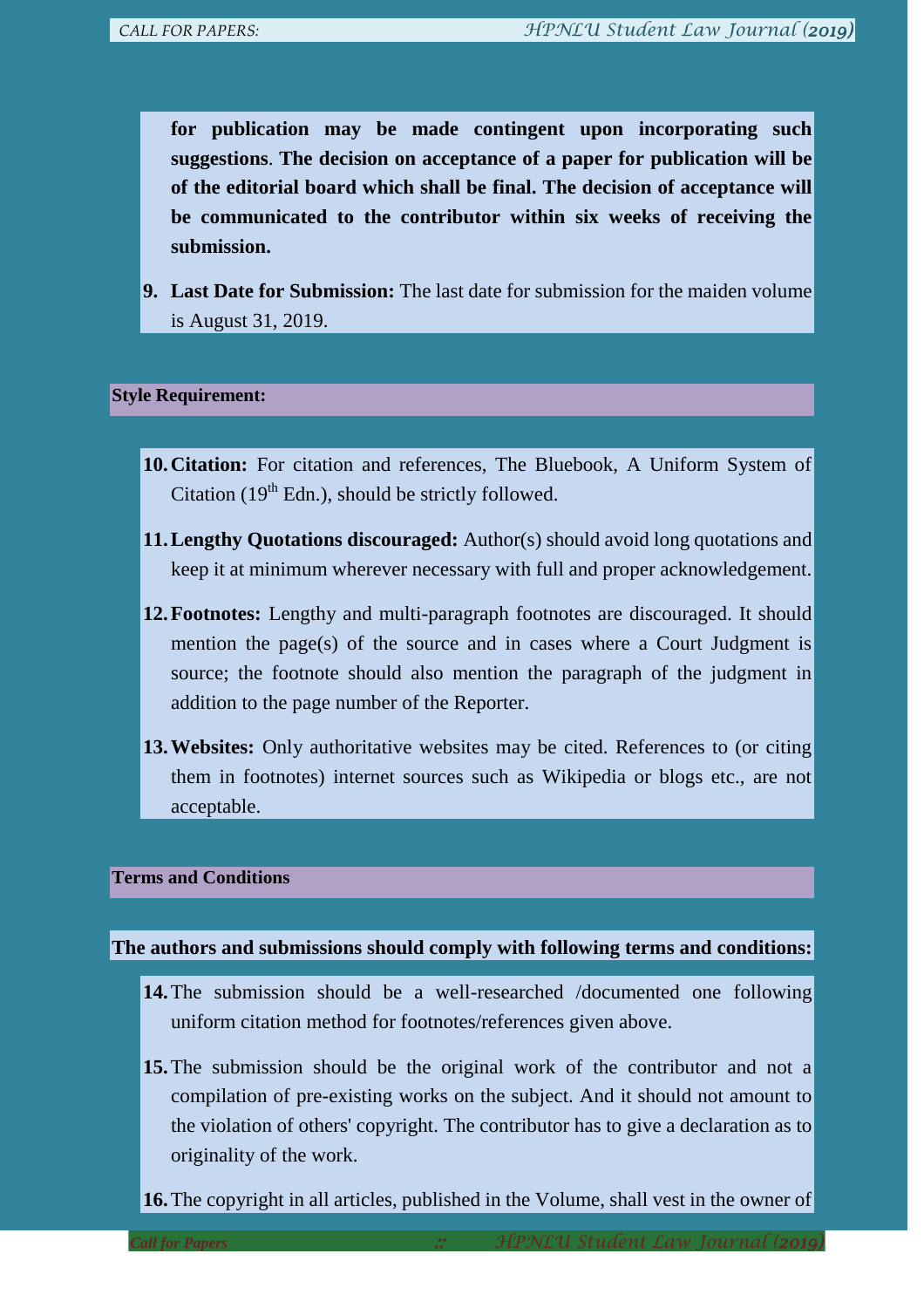the Student Law Journal, H.P. National Law University, Shimla.

- **17.**The views adopted from other sources and others' work must be quoted and sufficiently acknowledged.
- **18.**There is generally, a prevailing malpractice to adopt other's work together with footnotes. If one is reading from works of an author and that author has quoted yet other books or cases etc., the rule is that the one has to find out each original source. The context of the author might be different. One is not entitled to pick up the footnotes of that other author as also his propositions relating to it. If original is not looked at, you should quote the secondary author and state that the previous author relied on the source as stated in footnotes of previous work.
- **19.**Only changing the language of another author's work amounts to copying and using his work. It is not original writing.
- **20.**The Contributor has to cover the risk of being sued for copyright, defamation or contempt and agree to suffer the losses if caused by violating copyright or otherwise.
- **21.**For more information, please read the complete guidelines or visit our website. For any questions or clarifications, the authors may contact the Board at scholars.editor@hpnlu.ac.in.

### **Editorial Advisory Board:**

| Hon'ble Justice Sureshwar Thakur                            | Hon'ble Justice Chander Bhushan Barowalia        |
|-------------------------------------------------------------|--------------------------------------------------|
| Judge, High Court of Himachal Pradesh                       | Judge, High Court of Himachal Pradesh            |
| Prof. Kamaljeet Singh                                       | Prof. Harpreet Kaur                              |
| Faculty of Law, Himachal Pradesh University,                | Professor of Law, National Law University, Delhi |
| <i>Shimla</i>                                               |                                                  |
| Prof. Naresh Kumar Vats                                     |                                                  |
| Registrar, Rajiv Gandhi National University of Law, Patiala |                                                  |

*Patron- in- Chief Chief Justice, High Court of Himachal Pradesh* (*Chancellor, HPNLU Shimla*)

> *Patron* **Prof. Nishtha Jaswal** *Vice Chancellor, HPNLU Shimla*